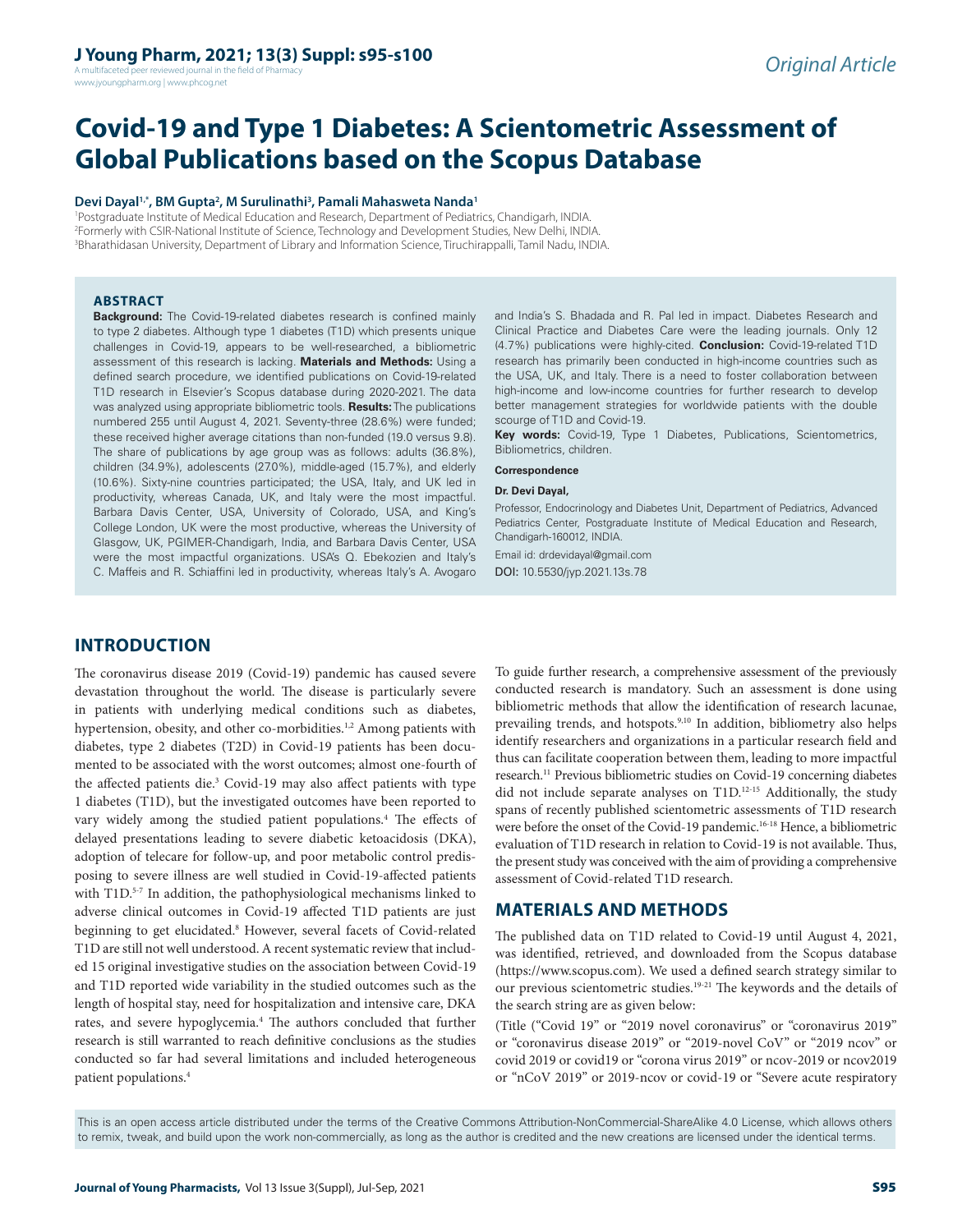syndrome coronavirus 2" or "SARS-CoV-2") or Key ("Covid 19" or "2019 novel coronavirus" or "coronavirus 2019" or "coronavirus disease 2019" or "2019-novel CoV" OR "2019 ncov" or covid 2019 or covid19 or "corona virus 2019" or ncov-2019 or ncov2019 or "nCoV 2019" or 2019 ncov or covid-19 or "Severe acute respiratory syndrome coronavirus 2" or "SARS-CoV-2") and key (diabet\*)) and ("Type 1 diabet\*" or "Diabet\*, Type 1") and (Limit-To (Exact Keyword,"Insulin Dependent Diabetes Mellitus") or Limit-To ( Exact Keyword,"Diabetes Mellitus, Type 1") or Limit-To (Exact Keyword,"Type 1 Diabetes")).

The quantitative assessment of research productivity was shown as the number of publications. For qualitative assessment, we used indicators such as citations per paper (CPP), relative citation index (RCI), and *h*-index (HI). Citations were counted from the date of publication till August 4, 2021. Any publication with more than 50 citations was considered a highly cited publication (HCP). The bibliometrix and VOSviewer software were also utilized for analyzing and visualizing the networks between authors, countries, institutions, and co-occurrence of keywords.

# **RESULTS**

#### The general profile of publications

The global research on T1D-related Covid-19 consisted of 255 publications (138 and 117 during 2020 and 2021, respectively) until August 4, 2021. These publications were cited 2509 times with an average of 9.8 CPP. Only 73 (28.6%) were funded; these received a higher average (19.0) and total (1388) citations. The major funding agencies included Novo Nordisk (15 papers), National Institute of Health, USA (14 papers), Eli Lilly and Company (13 papers), Juvenile Diabetes Research Foundation, USA (11 papers), and Medtronic (10 papers).

The share of original articles, reviews, letters, notes, editorials, and book chapters/surveys was 61.5%, 16.4%, 9.4%, 7.8%, 3.9%, and 0.4%, respectively. The focus of almost half (49.0%) of publications was clinical aspects followed by complications (31.8%), treatment (26.7%), epidemiology (20.8%), risk factors (20.0%), pathophysiology (13.3%), and genetics (2.7%). Studies on risk factors received the highest impact (average CPP 24.8), whereas those on treatment were the least impactful (11.0). The subject-wise distribution of publications revealed that Medicine accounted for the largest share (92.1%), followed by Biochemistry, Genetics and Molecular Biology (41.1%), Immunology and Microbiology (3.1%), and Pharmacology, Toxicology and Pharmaceutics (1.9%). In terms of impact, publications on Biochemistry, Genetics and Molecular Biology registered the highest average CPP of 15.4 and Immunology and Microbiology the lowest (3.1). The share of publications by age group of the studied population was as follows: adults (36.9%), children (34.9%), adolescents (27.0%), middle-aged (15.7%), and elderly (10.6%).

We figured out 46 significant keywords with a frequency of appearance varying from 33 to 255, which indicated the research trends on this theme (Figure 1).

#### Top countries in productivity and impact

The research on Covid-19-related T1D was reported from 69 countries; 60 of these contributed 1-10 papers each, five countries 11-20 papers each, and four contributed 21-68 publications each. The top 10 countries contributed 95.7% of publications; their relative contribution is shown in Table 1. Countries with CPP and RCI higher than the group average of 10.5 and 1.0, respectively, were more impactful than others (Table 1).

The average collaboration between the top 10 countries was 35.2% (range, 21.4%–66.6%). The largest collaborative linkages (22, 15, and 14) occurred between the USA, UK, and India. The country pairs that collaborated the most were the USA–India (6 times), the USA–Australia (4 times), and the USA–UK (3 times) (Figure 2).



**Figure 1:** WordCloud showing co-occurrence and importance of significant keywords in Covid-19 research concerning type 1 diabetes.

#### **Table 1: Most productive countries in research on type 1 diabetes concerning Covid-19.**

| S.<br>no.      | Country                 | <b>TP</b> | <b>TC</b> | <b>CPP</b> | HI | <b>ICP</b>     | %ICP | <b>RCI</b> | %TP  |
|----------------|-------------------------|-----------|-----------|------------|----|----------------|------|------------|------|
| $\mathbf{1}$   | United<br><b>States</b> | 68        | 365       | 5.4        | 9  | 21             | 30.9 | 0.6        | 26.7 |
| $\overline{2}$ | Italy                   | 42        | 582       | 13.9       | 11 | 9              | 21.4 | 1.4        | 16.5 |
| 3              | U.K.                    | 36        | 615       | 17.1       | 11 | 13             | 36.1 | 1.7        | 14.1 |
| $\overline{4}$ | India                   | 26        | 219       | 8.4        | 7  | 8              | 30.8 | 0.9        | 10.2 |
| 5              | Germany                 | 15        | 259       | 17.3       | 7  | 10             | 66.7 | 1.8        | 5.9  |
| 6              | Spain                   | 13        | 93        | 7.2        | 5  | 3              | 23.1 | 0.7        | 5.1  |
| 7              | France                  | 12        | 65        | 5.4        | 5  | 5              | 41.7 | 0.6        | 4.7  |
| 8              | Australia               | 11        | 65        | 5.9        | 5  | 7              | 63.6 | 0.6        | 4.3  |
| 9              | Canada                  | 11        | 240       | 21.8       | 5  | $\overline{4}$ | 36.4 | 2.2        | 4.3  |
| 10             | Brazil                  | 10        | 81        | 4.1        | 5  | 6              | 30.0 | 0.4        | 3.9  |

Abbreviations: TP, total papers; TC, total citations; CPP, citations per paper; ICP, international collaborative papers; HI, h-Index; RCI, relative citation index.



**Figure 2:** Collaboration map of countries. The thickness of the connecting lines represent the value of countries in collaboration.

## Productive and influential organizations

Only six of the 258 participating organizations contributed 6-8 publications each; 89 contributed only one paper each, 67 organizations two papers each, 54 organizations three papers each, 29 organizations four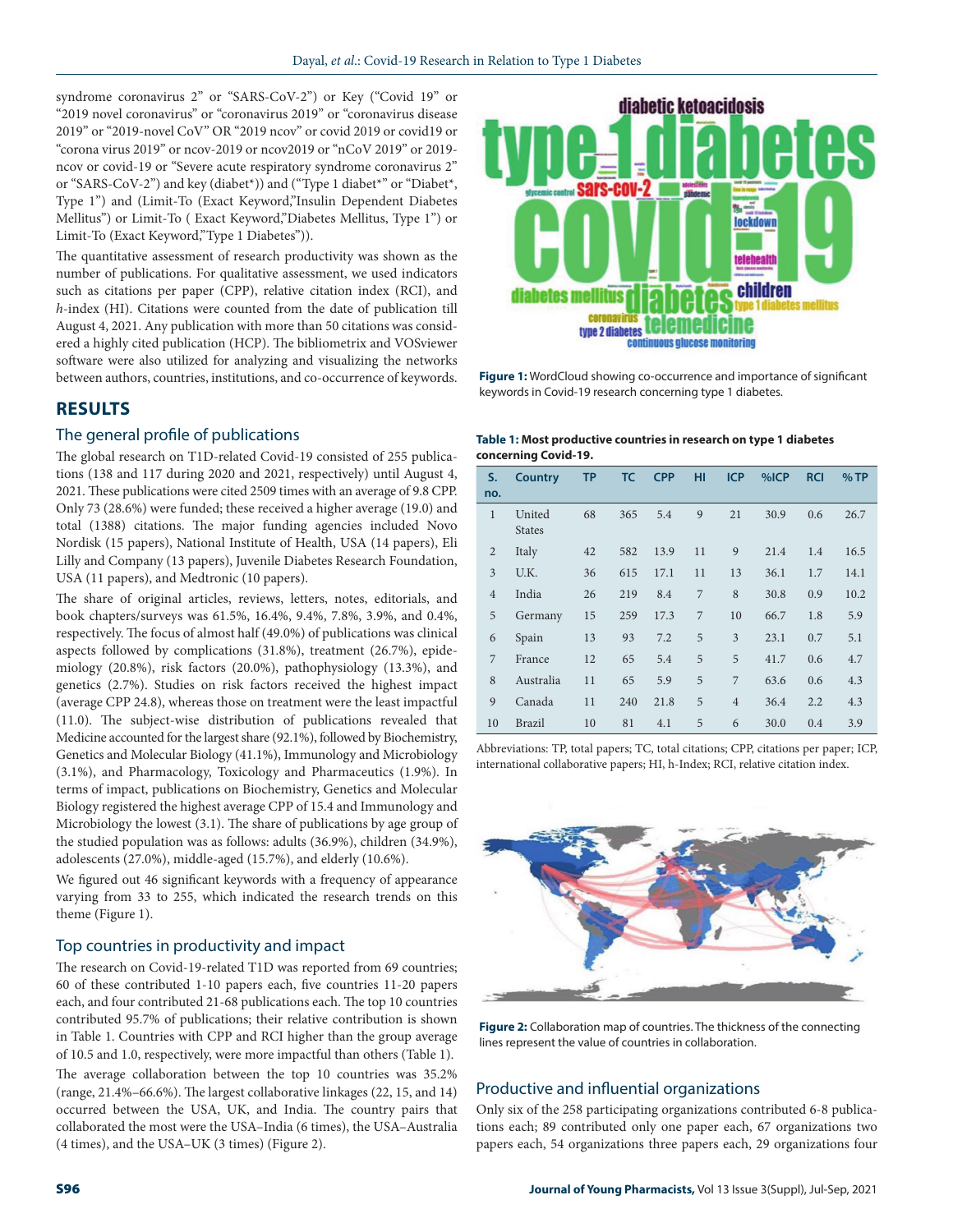| S.No.          | <b>Organization</b>                                 | <b>TP</b> | <b>TC</b> | <b>CPP</b> | <b>HI</b>      | <b>ICP</b>     | % ICP | <b>RCI</b> |  |
|----------------|-----------------------------------------------------|-----------|-----------|------------|----------------|----------------|-------|------------|--|
|                | Most productive organizations                       |           |           |            |                |                |       |            |  |
| $\mathbf{1}$   | Barbara Davis Center for Childhood Diabetes, USA    | 8         | 142       | 17.8       | $\overline{4}$ | $\mathbf{1}$   | 12.5  | 1.8        |  |
| $\overline{2}$ | University of Colorado Anschutz Medical Campus, USA | 8         | 142       | 17.8       | $\overline{4}$ | $\mathbf{1}$   | 12.5  | 1.8        |  |
| 3              | King's College London, U.K.                         | 7         | 68        | 9.7        | 5              | $\overline{4}$ | 57.1  | 1.0        |  |
| $\overline{4}$ | TID Exchange, Boston, USA                           | 6         | 51        | 8.5        | $\overline{4}$ | $\overline{0}$ | 0.0   | 0.9        |  |
| 5              | Icahn School of Medicine at Mount Sinai, USA        | 6         | 37        | 6.2        | $\overline{4}$ | $\overline{2}$ | 33.3  | 0.6        |  |
| 6              | University of California, San Francisco, USA        | 6         | 14        | 2.3        | 3              | $\mathbf{1}$   | 16.7  | 0.2        |  |
| $\overline{7}$ | PGIMER-Chandigarh                                   | 5         | 92        | 18.4       | $\overline{4}$ | $\mathbf{0}$   | 0.0   | 1.9        |  |
| 8              | Universita degli Studi di Padova, Italy             | 5         | 78        | 15.6       | 3              | $\mathbf{0}$   | 0.0   | 1.6        |  |
| 9              | <b>INSERM, France</b>                               | 5         | 23        | 4.6        | 3              | $\overline{2}$ | 40.0  | 0.5        |  |
| 10             | University of Glasgow, U.K.                         | 5         | 397       | 79.4       | 5              | $\mathbf{0}$   | 0.0   | 8.1        |  |
|                | Most impactful organizations                        |           |           |            |                |                |       |            |  |
| $\mathbf{1}$   | University of Glasgow, U.K.                         | 5         | 397       | 79.4       | 5              | $\mathbf{0}$   | 0.0   | 8.1        |  |
| $\overline{2}$ | PGIMER-Chandigarh                                   | 5         | 92        | 18.4       | $\overline{4}$ | $\mathbf{0}$   | 0.0   | 1.9        |  |
| $\overline{3}$ | Barbara Davis Center for Childhood Diabetes, USA    | 8         | 142       | 17.8       | $\overline{4}$ | $\mathbf{1}$   | 12.5  | 1.8        |  |
| $\overline{4}$ | University of Colorado Anschutz Medical Campus, USA | 8         | 142       | 17.8       | $\overline{4}$ | $\mathbf{1}$   | 12.5  | 1.8        |  |
| 5              | Universita degli Studi di Padova, Italy             | 5         | 78        | 15.6       | 3              | $\mathbf{0}$   | 0.0   | 1.6        |  |
| 6              | University of Washington, USA                       | 5         | 68        | 13.6       | $\overline{3}$ | $\mathbf{1}$   | 20.0  | 1.4        |  |
| $\overline{7}$ | IRCCS Ospedale Pediatrico Bambino Gesu, Italy       | 5         | 66        | 13.2       | $\overline{4}$ | $\overline{2}$ | 40.0  | 1.3        |  |
| 8              | King's College London, U.K.                         | 7         | 68        | 9.7        | 5              | $\overline{4}$ | 57.1  | 1.0        |  |
| 9              | TID Exchange, Boston, USA                           | 6         | 51        | 8.5        | $\overline{4}$ | $\mathbf{0}$   | 0.0   | 0.9        |  |
| 10             | Icahn School of Medicine at Mount Sinai, USA        | 6         | 37        | 6.2        | $\overline{4}$ | $\overline{2}$ | 33.3  | 0.6        |  |

#### Dayal, *et al*.: Covid-19 Research in Relation to Type 1 Diabetes

#### **Table 2: Most productive and most impactful organizations in research on type 1 diabetes concerning Covid-19.**

**Abbreviations:** TP, total papers; TC, total citations; CPP, citations per paper; ICP, international collaborative papers; HI, *h*-Index; RCI, relative citation index

papers each, and 21 organizations five papers each. Table 2 lists the top 10 most productive and most impactful organizations. The interorganization collaborations are shown in Figure 3.

### Most prolific and influential authors

Three hundred fifty-seven authors participated unevenly in global research on Covid-19 and T1D; 185 contributed only one publication each, 134 two papers each, 28 three papers each, seven four papers each, and only three published five papers each. The relative productivity and impact of the top authors are shown in Table 3. The leading authors had an extensive collaboration in research; P.E. Verwei, M. Blaize, and A. Fakkar had the largest number of collaborative linkages (12, 11, and 11). The collaboration networking between top authors is depicted in Figure 4.

#### Leading journals

Only one of the 255 publications on Covid-19 and T1D research is published as book series, and the rest are published in 99 journals. Table 4 lists the leading journals in productivity and influence.

#### Highly cited publications

Only 12 (4.7%) publications were HCPs; these received 53 to 220 citations each, and their cumulative and average citations were 1270 and 105.8, respectively. Six were published as original articles, four as reviews, and one each as letter and note. Italy contributed three HCPs, Canada, Germany, and the UK contributed two each, while Hong Kong, India, South Korea, and the USA contributed one HCP each. Forty-three organizations and 64 authors participated in 12 HCPs, seven as collaborative and five as non-collaborative publications. Of the nine journals



**Figure 3:** Collaboration network of organizations in Covid-19-related type 1 diabetes research. The box size and text dimension depict the degree value in collaboration.

that published HCPs, The Lancet Diabetes and Endocrinology and Diabetes Technology and Therapeutics published three and two papers, respectively. Diabetes Care, Diabetes Research and Clinical Practice, Diabetes Therapy, Endocrinology Reviews, JAMA - Journal of the American Medical Association, Molecular Metabolism, and Nature Reviews Endocrinology published one HCP each.

# **DISCUSSION**

The global response to Covid-19 has been centered on clinical research. The speed of clinical research and its publication have been unprecedented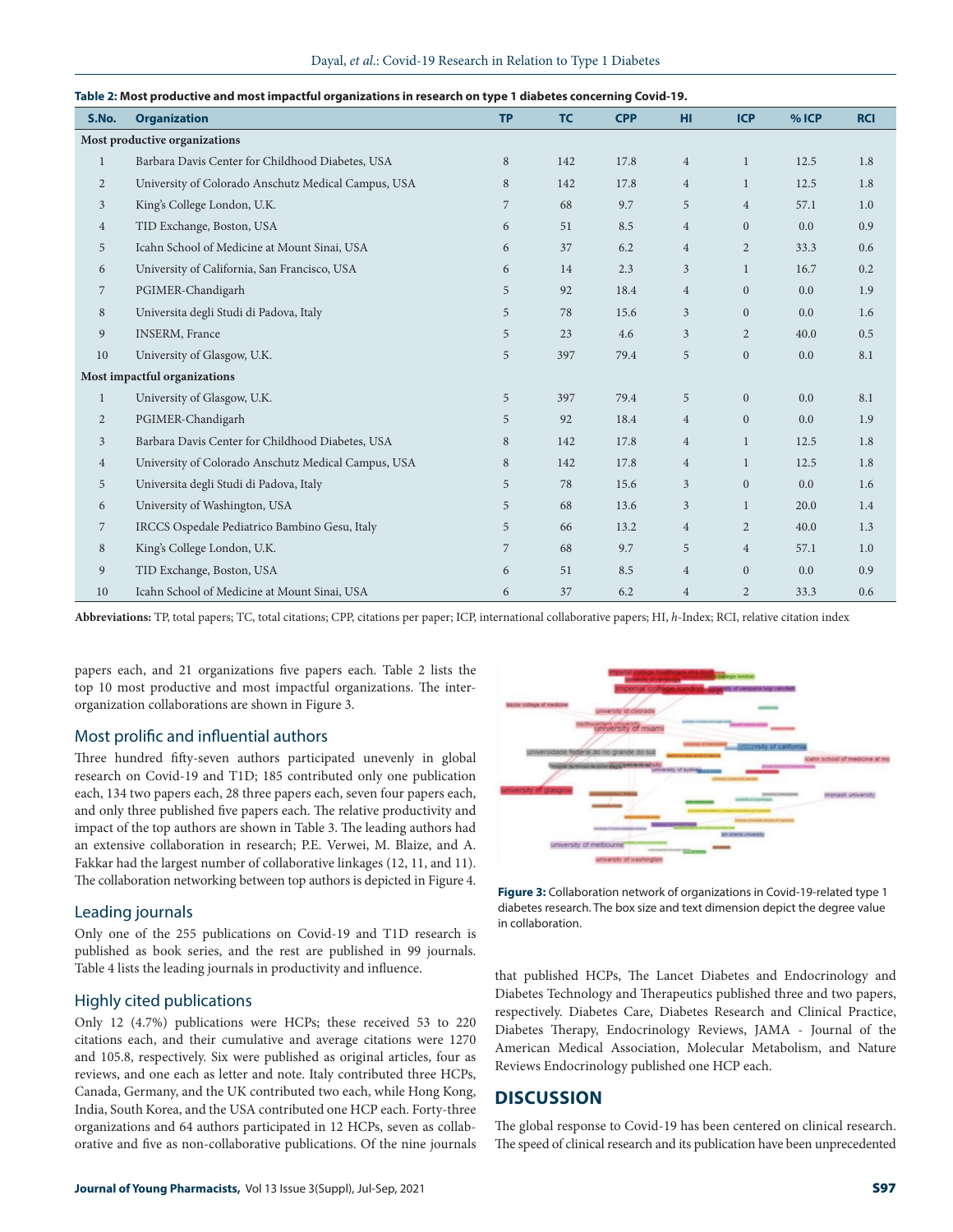| S.No.          | <b>Author</b>                                                              | able 5. The most promit and immential adtions in type T diabetes research related to Covid-13.<br><b>Affiliation</b> | <b>TP</b>      | <b>TC</b> | <b>CPP</b> | HI.            | <b>ICP</b>     | %ICP  | <b>RCI</b> |
|----------------|----------------------------------------------------------------------------|----------------------------------------------------------------------------------------------------------------------|----------------|-----------|------------|----------------|----------------|-------|------------|
|                | <b>Most Prolific authors</b>                                               |                                                                                                                      |                |           |            |                |                |       |            |
| $\mathbf{1}$   | O.Ebekozien                                                                | TID Exchange, USA                                                                                                    | 5              | 14        | 2.8        | 3              | $\overline{0}$ | 0.0   | 0.3        |
| $\overline{2}$ | C.Maffeis<br>Aziencia Ospedaliera Universitaria Integrata<br>Verona, Italy |                                                                                                                      | 5              | 45        | 9.0        | $\overline{3}$ | $\mathbf{0}$   | 0.0   | 0.9        |
| $\mathfrak{Z}$ | R.Schiaffini                                                               | IRCCS Ospedale Pediatrico Bambina, Italy                                                                             | 5              | 66        | 13.2       | $\overline{4}$ | $\overline{2}$ | 40.0  | 1.3        |
| $\overline{4}$ | G.T. Alonso                                                                | TID Exchange, USA                                                                                                    | $\overline{4}$ | 47        | 11.8       | $\overline{3}$ | $\mathbf{0}$   | 0.0   | 1.2        |
| 5              | S.K.Bhadada                                                                | PGIMER Chandigarh, India                                                                                             | $\overline{4}$ | 84        | 21.0       | 3              | $\overline{0}$ | 0.0   | 2.1        |
| 6              | R.Pal                                                                      | PGIMER Chandigarh, India                                                                                             | $\overline{4}$ | 84        | 21.0       | $\mathfrak{Z}$ | $\overline{0}$ | 0.0   | 2.1        |
| $\overline{7}$ | M.P. Gallagher                                                             | TID Exchange, USA                                                                                                    | $\overline{4}$ | 47        | 11.8       | $\overline{3}$ | $\overline{0}$ | 0.0   | 1.2        |
| 8              | I.B.Hirsch                                                                 | Barbara Davis Center for Childhood Diabetes,<br><b>USA</b>                                                           | $\overline{4}$ | 72        | 18.0       | $\overline{4}$ | $\mathbf{1}$   | 25.0  | 1.8        |
| 9              | B.Ngongo                                                                   | International Diabetes Foundation, Belgium                                                                           | $\overline{4}$ | 26        | 6.5        | $\overline{2}$ | $\overline{4}$ | 100.0 | 0.7        |
| 10             | I.Rabbone                                                                  | Universita degli Studi del Piemonte Orientale<br>Amedeo, Italy                                                       | $\overline{4}$ | 42        | 10.5       | $\overline{2}$ | $\overline{0}$ | 0.0   | 1.1        |
|                | Most influential authors                                                   |                                                                                                                      |                |           |            |                |                |       |            |
| $\mathbf{1}$   | A.Avogaro                                                                  | Universita degli Studi di Padova, Italy                                                                              | 3              | 76        | 25.3       | $\overline{3}$ | $\overline{0}$ | 0.0   | 2.6        |
| $\overline{2}$ | S.K.Bhadada                                                                | PGIMER Chandigarh, India                                                                                             | $\overline{4}$ | 84        | 21.0       | $\mathfrak{Z}$ | $\mathbf{0}$   | 0.0   | 2.1        |
| 3              | R.Pal                                                                      | PGIMER Chandigarh, India                                                                                             | $\overline{4}$ | 84        | 21.0       | $\overline{3}$ | $\mathbf{0}$   | 0.0   | 2.1        |
| $\overline{4}$ | Barbara Davis Center for Childhood Diabetes,<br>I.B.Hirsch<br><b>USA</b>   |                                                                                                                      | $\overline{4}$ | 72        | 18.0       | $\overline{4}$ | $\mathbf{1}$   | 25.0  | 1.8        |
| 5              | R.Schiaffini                                                               | IRCCS Ospedale Pediatrico Bambina, Italy                                                                             | 5              | 66        | 13.2       | $\overline{4}$ | $\overline{2}$ | 40.0  | 1.3        |
| 6              | G.T. Alonso                                                                | TID Exchange, USA                                                                                                    | $\overline{4}$ | 47        | 11.8       | $\mathfrak{Z}$ | $\overline{0}$ | 0.0   | 1.2        |
| 7              | I.Rabbone                                                                  | Universita degli Studi del Piemonte Orientale<br>Amedeo, Italy                                                       | $\overline{4}$ | 42        | 10.5       | $\overline{2}$ | $\mathbf{0}$   | 0.0   | 1.1        |
| 8              | C.Maffeis                                                                  | Aziencia Ospedaliera Universitaria Integrata<br>Verona, Italy                                                        | 5              | 45        | 9.0        | 3              | $\overline{0}$ | 0.0   | 0.9        |
| 9              | M.T.U.Barone                                                               | International Diabetes Foundation, Belgium                                                                           | 3              | 24        | 8.0        | 2              | $\overline{3}$ | 100.0 | 0.8        |

Dayal, *et al*.: Covid-19 Research in Relation to Type 1 Diabetes

#### **Table 3: The most prolific and influential authors in type 1 diabetes research related to Covid-19.**

**Abbreviations:** TP, total papers; TC, total citations; CPP, citations per paper; ICP, international collaborative papers; HI, *h*-Index; RCI, relative citation index.

10 B.Ngongo International Diabetes Foundation, Belgium 4 26 6.5 2 4 100.0 0.7



**Figure 4:** Collaboration network of authors.

in several countries.<sup>22</sup> High-income North-American and Western European countries appear to have taken the lead in conducting research on Covid-19.13 The research on the major co-morbidities related to Covid-19, such as diabetes, obesity, and hypertension, also appears to have been dominated by the same countries.<sup>12,23</sup> Our study also found that even the Covid-19-related T1D research landscape is dominated by the USA, UK, and Italy. This is understandable as similarities in the relative distribution of research productivity over time allow these countries to form stable and productive research clusters.<sup>24</sup> In addition, the geographical proximity and funding opportunities in high-income countries lead to more impactful research.<sup>24</sup>

In contrast, research funding and the governmental commitment to research are much lower in low-income countries.<sup>24</sup> The economic fallout and the urgent need to allocate resources for Covid-19 in the low- and middle-income countries also meant little funding was available for original Covid-19 research.25 Among the low- or low-middle-income economies, only India managed to be included in the top five countries in the Covid-19-related T1D research. However, India's productivity was only a little more than one-third of that of the USA despite the T1D disease burden being almost equal to that of the USA.<sup>26</sup> In this regard, the Indian institutions with high-volume T1D practice need to enhance their productivity.27-29 Also, centers actively engaged in pediatric T1D research prior to the Covid-19 pandemic need to plan research strategies for a possible future Covid-19 wave that may adversely affect children with T1D.<sup>30-33</sup>

An important finding of our study was the relatively less attention received by the Covid-19-related T1D research compared to other endocrine disorders during the same time span. The number of publications on diabetes (all types), thyroid, and vitamin D deficiency in relation to the Covid-19 was 762, 599, and 435, respectively.<sup>15,34,35</sup> In addition, studies on pathophysiology, which is considered crucial for understanding the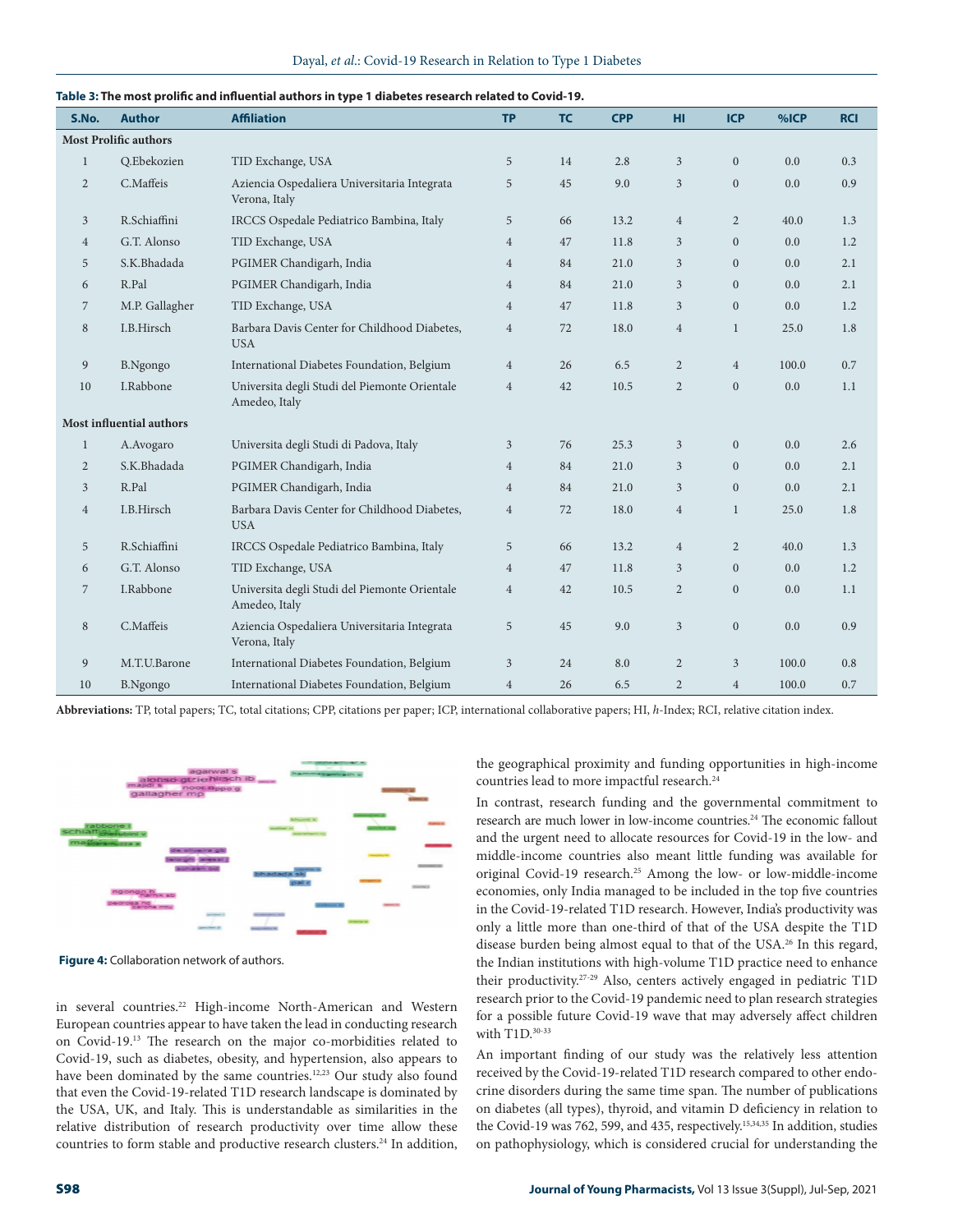|  |  |  | Table 4: Most productive and influential journals in type 1 diabetes research related to Covid-19. |
|--|--|--|----------------------------------------------------------------------------------------------------|
|  |  |  |                                                                                                    |

| S.No.          | <b>Journal</b>                                                 | <b>TP</b>      | <b>TC</b>      | <b>CPP</b> |
|----------------|----------------------------------------------------------------|----------------|----------------|------------|
|                | Diabetes Research and Clinical Practice                        | 29             | 309            | $10.7^*$   |
| $\overline{2}$ | Diabetes Care                                                  | 14             | 314            | $22.4^*$   |
| $\overline{3}$ | Diabetes and Metabolic Syndrome: Clinical Research and Reviews | 12             | 93             | 7.8        |
| 4              | Journal of Diabetes Science and Technology                     | 12             | 47             | 3.9        |
| 5              | Diabetes Technology and Therapeutics                           | 11             | 176            | $16.0^*$   |
| 6              | Diabetic Medicine                                              | 11             | 78             | 7.1        |
| 7              | Acta Diabetologica                                             | 9              | 41             | 4.6        |
| 8              | Frontiers in Immunology                                        | 6              | 12             | 2.0        |
| 9              | Diabetes Therapy                                               | 5              | 77             | $15.4^*$   |
| 10             | Lancet Diabetes and Endocrinology                              | 5              | 601            | $120.2^*$  |
| 11             | Pediatric Diabetes                                             | 5              | 26             | 5.2        |
| 12             | International Journal of Diabetes in Developing Countries      | $\overline{4}$ | 8              | 2.0        |
| 13             | Journal of Pediatric Endocrinology and Metabolism              | $\overline{4}$ | 8              | 2.0        |
| 14             | Primary Care Diabetes                                          | $\overline{4}$ | 8              | 2.0        |
| 15             | Acta Biomedica                                                 | 3              | $\overline{4}$ | 1.3        |

\* more impactful than others

Abbreviations: TP, total papers; TC, total citations; CPP, citations per paper.

mechanisms of disease severity and outcome, were only 3.3%. These gaps in research need to be considered during further research in this field.

Some limitations of our bibliometric assessment need discussion. The evaluation is based on the publication output retrieved from a single database, i.e., Scopus; its choice was based on its extensive content coverage and citation accuracy.36 Although most bibliometric studies are based on single databases; such a strategy may miss some publications or citations.<sup>37</sup> At the same time, even as using multiple databases may improve the number of records, the discrepancies in the retrievable data do not allow drawing uniform conclusions.<sup>38</sup>

# **CONCLUSION**

The research on T1D in relation to Covid-19 is currently led by highincome countries such as the USA, UK, and Italy. For developing better management strategies in the future for such patients worldwide, there is a need for enhancing collaboration between high-income and lowand middle-income countries. Further research should also focus on the pathophysiological aspects of T1D concerning Covid-19.

# **CONFLICT OF INTEREST**

The authors declare no conflict of interest

#### **REFERENCES**

- 1. Dessie ZG, Zewotir T. Mortality-related risk factors of Covid-19: a systematic review and meta-analysis of 42 studies and 423,117 patients. BMC Infect Dis. 2021;21(1):855. doi: 10.1186/s12879-021-06536-3, PMID 34418980.
- 2. Dayal D. We urgently need guidelines for managing Covid-19 in children with comorbidities. Acta Paediatr. 2020;109(7):1497-8. doi: 10.1111/apa.15304, PMID 32279351.
- 3. Giorda CB, Picariello R, Tartaglino B, Nada E, Doglio M, Romeo F, Costa G, Gnavi R. From swab testing to health outcomes within the T2DM population: impact of diabetes background on Covid-19 progression. Diabetes Res Clin Pract. 2021 Aug 23;180:109021. doi: 10.1016/j.diabres.2021.109021 [Epub ahead of print].
- 4. Nassar M, Nso N, Baraka B, Alfishawy M, Mohamed M, Nyabera A, Sachmechi I. The association between Covid-19 and type 1 diabetes mellitus: A systematic review. Diabetes Metab Syndr. 2021;15(1):447-54. doi: 10.1016/j. dsx.2021.02.009, PMID 33592371.
- 5. Dayal D, Gupta S, Raithatha D, Jayashree M. Missing during Covid-19 lockdown:

children with onset of type 1 diabetes. Acta Paediatr. 2020;109(10):2144-6. doi: 10.1111/apa.15443, PMID 32575149.

- 6. Rohilla L, Walia P, Kaur G, Gupta S, Gupta A, Yadav A, Nanda P, Yadav J, Kumar R, Sahni N, Dayal D. Smartphone app to deliver virtual follow-up care for children with Type 1 diabetes during the Covid-19 pandemic: experience in a resourcelimited setup. IJDE. 2021;6(2):64-8. doi: 10.11648/j.ijde.20210602.12.
- 7. Dayal D, Yadav A. Covid-19: considerations for children and adolescents with diabetes. J Diabetol. 2020;11(3):126-30. doi: 10.4103/JOD.JOD\_40\_20.
- 8. Kountouri A, Korakas E, Ikonomidis I, Raptis A, Tentolouris N, Dimitriadis G, Lambadiari V. Type 1 diabetes mellitus in the SARS-CoV-2 pandemic: oxidative stress as a major pathophysiological mechanism linked to adverse clinical outcomes. Antioxidants (Basel). 2021;10(5):752. doi: 10.3390/antiox10050752, PMID 34065123.
- 9. Wallin JA. Bibliometric methods: pitfalls and possibilities. Basic Clin Pharmacol Toxicol. 2005;97(5):261-75. doi: 10.1111/j.1742-7843.2005.pto\_139.x, PMID 16236137.
- 10. Gupta BM, Mamdapur GM, Dayal D. Black Fungus (Mucormycosis) Research in India during 1998-2021: A Scopus-based Scientometric Analysis. IJMEDPH. 2021;11(3):133-8. doi: 10.5530/ijmedph.2021.3.24.
- 11. Gupta BM, Mamdapur GM, Gupta S, Rohilla L, Dayal D. Global mucormycosis research: A bibliometric assessment based on Scopus database (1998-2021). J Young Pharm. 2021;13(4).
- 12. Corrales-Reyes IE, Hernández-García F, Mejia CR. Covid-19 and diabetes: analysis of the scientific production indexed in Scopus. Diabetes Metab Syndr. 2021;15(3):765-70. doi: 10.1016/j.dsx.2021.03.002, PMID 33831772.
- 13. Gupta B, Dhawan S, Mueen Ahmed K, Mamdapur GM. Global Research on Covid-19 Disease: A Scientific Assessment of Publications during 2020-21. IJMEDPH. 2021;11(2):76-84. doi: 10.5530/ijmedph.2021.2.14.
- 14. Vishwanathan K, Kambhampati SBS, Vaishya R. Top 100 cited articles on diabetes mellitus and Covid-19: A bibliometric analysis. Diabetes Metab Syndr. 2021;15(4):102160. doi: 10.1016/j.dsx.2021.05.033.
- 15. Gupta BM, Pal R, Rohilla L, Dayal D. Bibliometric analysis of diabetes research in relation to the Covid-19 pandemic. J Diabetol. 2021;12(3):350-6. doi:10.4103/ JOD.JOD\_30\_21.
- 16. Gupta BM, Dayal D. Pediatric type 1 diabetes research in the 21st century: a scientometric review. Pediatr Endocrinol Diabetes Metab. 2020;26(3):132-9. doi: 10.5114/pedm.2020.98165, PMID 32901470.
- 17. Dayal D, Gupta BM, Gupta S. Quantitative and qualitative assessment of Indian research yield in type 1 diabetes during 1996-2019. J Diabetol. 2021;12(1):28- 35. doi:10.4103/jod.jod\_46\_20
- 18. Dayal D, Gupta BM, Gupta S, Gupta A. Type 1 diabetes in children: A scientometric assessment of Indian research output from 1990 to 2019. Int J Diabetes Dev Ctries. 2021;41(3):401-11. doi:10.1007/s13410-021-00919-7
- 19. Dayal D, Gupta BM. Pediatric hyperthyroidism research: A scientometric assessment of global publications during 1990-2019. Thyroid Res Pract. 2020;17(3):134-40. doi: 10.4103/trp.trp\_67\_20.
- 20. Dayal D, Gupta BM, Gupta A. Thyroid disorders in children and adolescents: